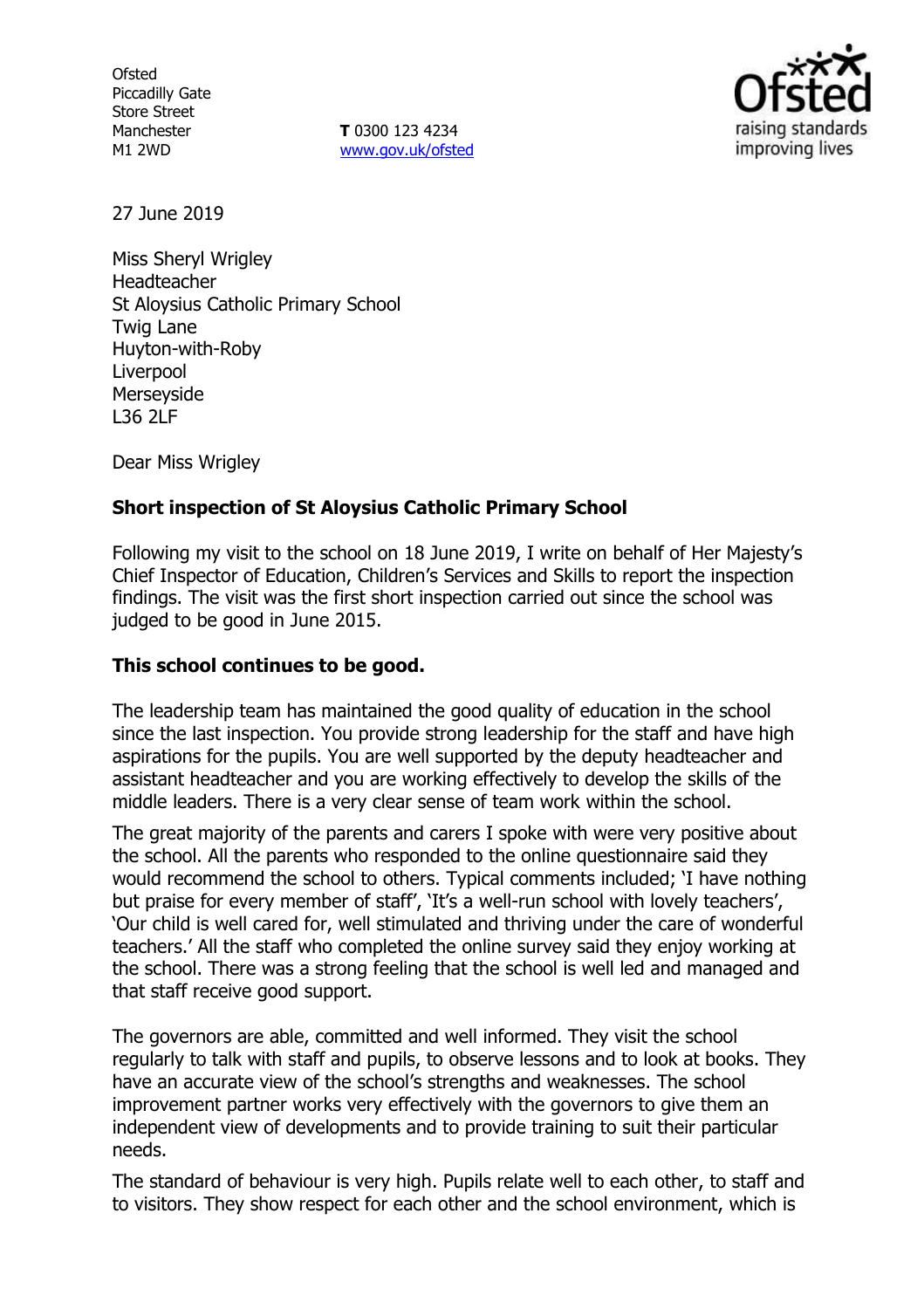

kept beautifully clean by the site staff. In lessons, pupils work with a high level of concentration and enthusiasm. This was particularly evident when Year 2 pupils used their previously learned vocabulary to sort objects according to their shape and colour, entirely through the medium of Spanish. All the pupils who met with me said that they enjoy coming to school. They were particularly enthusiastic about the wide range of clubs, trips, residential experiences and other activities available to them. They said that they learn about the major religions of the world. However, they do not visit places of worship other than Christian churches. This is an area for improvement.

At the time of the last inspection, leaders were asked to: check on the impact of the pupil premium funding on the achievement of disadvantaged pupils; ensure that all statutory policies are up to date; increase the proportion of pupils working at the expected level in reading; and to ensure that every teacher has the highest expectations of pupils. You have succeeded in implementing each of these recommendations.

The school has very clear systems for checking on the progress of disadvantaged pupils. Governors challenge staff regularly over the performance of these pupils. You were able to demonstrate how the additional help given to particular groups or individuals has led to improvements in their performance. Your policies are reviewed regularly, are up to date and are published on the website. In the teaching of reading, you have put an increased emphasis on improving speed, fluency and comprehension. You were able to provide convincing proof of the positive impact this approach has had on raising the standard of pupils' reading. Through regular lesson observations, examinations of books, discussions with pupils and checks by external consultants, you ensure that all teachers have high expectations of pupils. You have not hesitated to take decisive action where this is not the case. As a result, all the parents who responded to Parent View said that their children are taught well and are making good progress.

# **Safeguarding is effective.**

Safeguarding arrangements are fit for purpose. Staff and governors have received the required training on safeguarding. The school has stringent systems for checking on the suitability of adults to work with children and all visitors are carefully vetted on arrival. The site is secure and access to the building is closely monitored. The road crossing outside the school is well supervised.

All the parents and staff who completed the online surveys said that children are safe at the school. All the children who met with me said that they feel safe in school and on the way to and from home. They know about the potential dangers of using the internet and social media, and what to do if they come across any unsuitable materials. The monthly newsletter to parents reinforces the messages about how to ensure online safety. Pupils are taught about road safety and they all learn to swim. Therefore, they know how to keep themselves safe in and near water. However, they are not taught about rail safety. This is an area for improvement.

Pupils say there is some bullying at the school but this is sorted quickly and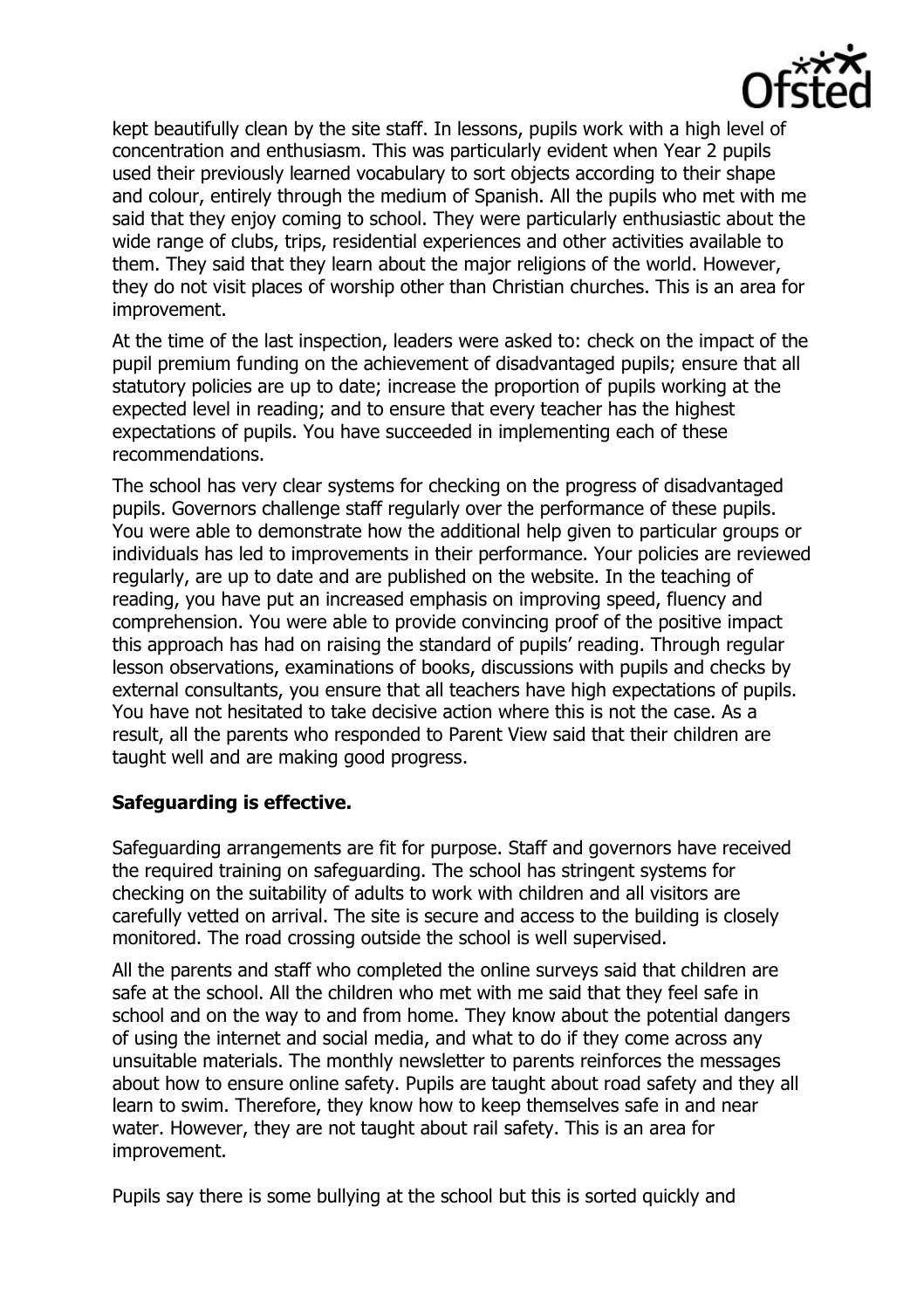

effectively. All the staff and almost all the parents who responded to the online questionnaires were happy with the way in which the school deals with incidents of bullying. Pupils know which staff to contact if they have any concerns or worries and are confident that they will receive any help they need.

You and the staff work closely and effectively with external agencies to provide appropriate support for pupils or families who need additional help. Several parents talked about how they had benefited from this.

# **Inspection findings**

- Since the last inspection, the proportion of children reaching a good level of development at the end of the early years has been below average. I wanted to know what the current situation is. You were able to demonstrate that most children enter the early years with knowledge and skills below those typical for their age, especially where language and communication skills are concerned. In previous years, pupils made progress, but this was not enough to bring them up to the national average. At the beginning of this academic year, you made significant changes to the early years provision. These have led to clear improvements. The most recent figures, which have been checked externally, show that the performance of current early years children is in line with the most recent national average. This was confirmed by our visit to classrooms. The children in the early years were clearly making good progress. They were able to apply their knowledge of number to solve simple addition and subtraction problems. They planned the sequence of events in a story and wrote a series of sentences with a good degree of accuracy. They also performed simple experiments to show that the speed with which floating objects moved across the water varied according to how hard they blew on them.
- $\blacksquare$  For the last four vears, the results in the phonics screening check at the end of key stage 1 have been positive. In 2018, the proportion of Year 1 pupils reaching the expected standard was above the national average. I was interested to know whether this good level of performance is being maintained. You demonstrated that the pupils currently in Year 1 are performing at least as well as their counterparts at this time last year.
- Pupils' attainment and progress in key stages 1 and 2 have fluctuated in recent years. Last year's results showed improvement. I wanted to know whether this is being maintained. Your figures show that it is, especially in reading and writing. This was borne out by the work in books, which showed that pupils of all abilities are now progressing well.
- Over the last four years, attendance has been too low and persistent absence too high. We discussed the actions you have taken to improve the situation and what impact they have had. Improving attendance is a very high priority in the school development plan and you have been very creative in developing a range of strategies to provide incentives not only for pupils but also for parents. The impact of these is slowly being felt. Comparisons between this year and last year show that the proportion of pupils achieving 100% attendance each week is rising. In all year groups, apart from one, the proportion of pupils reaching the